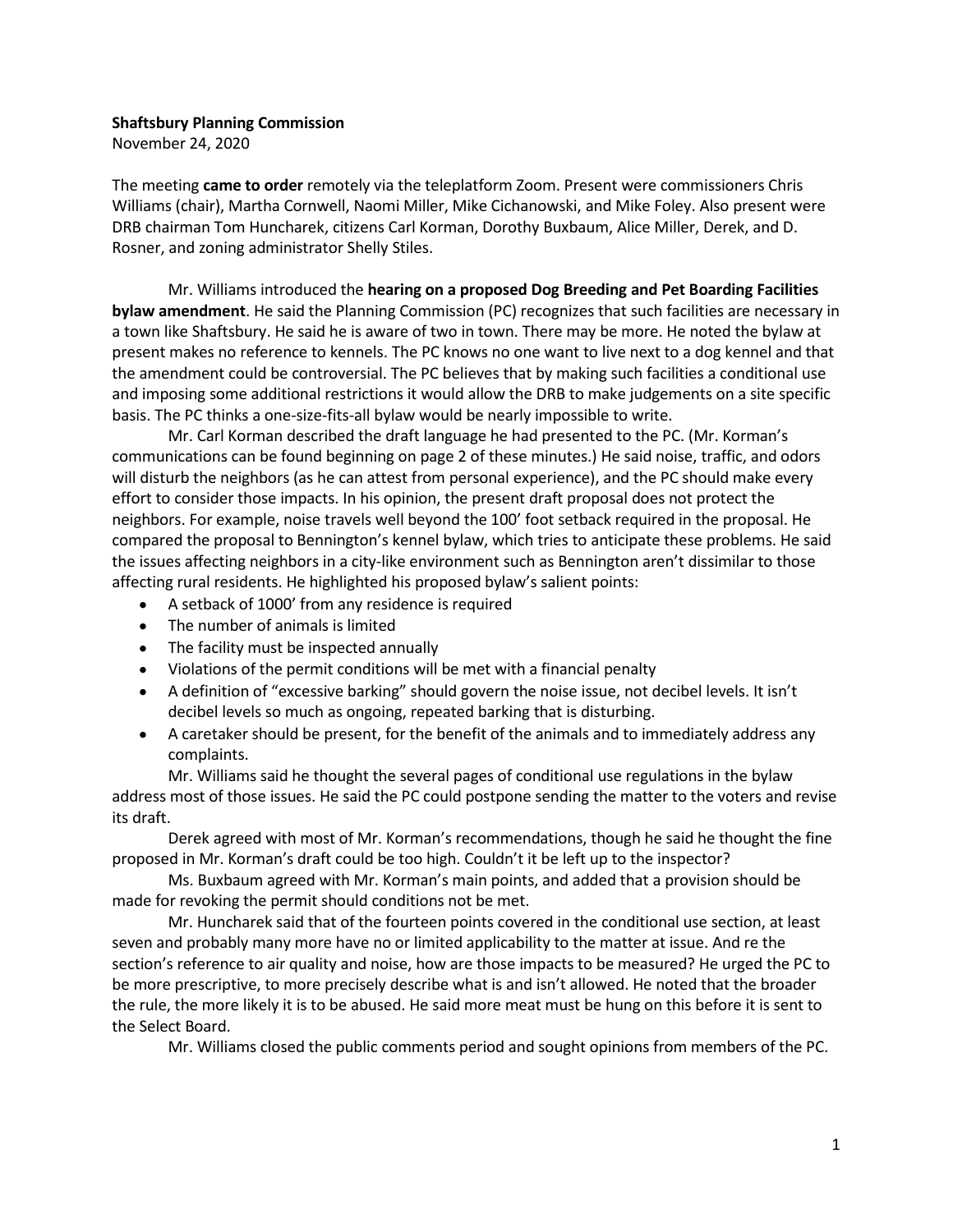Mr. Foley said he would like to be somewhat more prescriptive, as to noise at the property line, the presence of a caretaker, a process to rescind the permit if conditions are not met, and a maximum number of animals.

Ms. Miller emphasized that is impossible to address all individual circumstances. She agreed that the items Mr. Foley mentioned should be added.

Ms. Cornwell said Mr. Korman's memo addresses points we need to ponder. She would prefer to postpone sending the matter to the voters.

Mr. Cichanowski had no specific comments.

Ms. Buxbaum asked if there was a reason the matter had to be acted on in 2021. The answer was "no."

The Planning Commission agreed by consensus to withdraw the proposal to amend the bylaw to include a kennels provision .

Ms. Miller moved to adjourn at 7 p.m. Mr. Foley seconded the motion, which passed unanimously.

From Carl Korman, November 22, 2020 PROPOSED REVISION 8.16 Dog breeding and Pet Boarding Facilities

8.16.1 Districts Allowed. These facilities shall be permitted in all districts except Village Center(VC) and Forest and recreation (FR) as a Conditional Use subject to review and approval by the DRB with the possibility that more conditions may be added. In reviewing an application for this use, the Development Review Board shall reference the Vermont Agency of Agriculture Food and Market's Animal Welfare Regulation. (Promulgated under authority of the VSA T20 Chapter 194 Section 3908) which also governs the proposed use.

8.16.2 Requirements and Standards

a. Five acres shall be the minimum lot size for dog breeding and pet boarding facilities not to exceed 6 animals. Facilities intended for dog breeding or pet boarding exceeding this number shall be subject to review and approval by the DRB with the possibility of more conditions to be added.

b. For all animal activities, a setback of a minimum of 500 feet shall be maintained from the lot lines of any property zoned or used for residential purposes, or a minimum of 200 feet for all other zoned property. Dog kennels, shelters or runs shall not be located within 1000 feet or closer of a residence other than the residence of the Kennel owner. Animal areas shall be securely fenced.

c. No excessive barking shall emanate from the kennels at any time. Quiet hours shall be maintained from 9:00pm to 7:00am weekdays, and 9:00pm to 8:00am weekends and holidays.

d. The premises shall be kept in a clean and sanitary manner to prevent the accumulation of flies, and the spread of disease. Animal odors shall not be detectable beyond the lot lines of the property wherein the kennels are located.

e. Personnel shall be available at all times to care for and supervise the animals. Contact information for such personnel shall be registered with the Town Clerk and Animal Control Officer by the kennel owner.

f. Facilities shall be inspected once a year at the owner's expense by a Town Animal Control Officer or a licensed veterinarian, who shall report to the Town Clerk the condition of the animals and the facilities.

g. The Town Animal Control Officer may inspect any kennel for compliance with this Ordinance upon 23 hours verbal or written notice or at any time after receipt of any complaint.